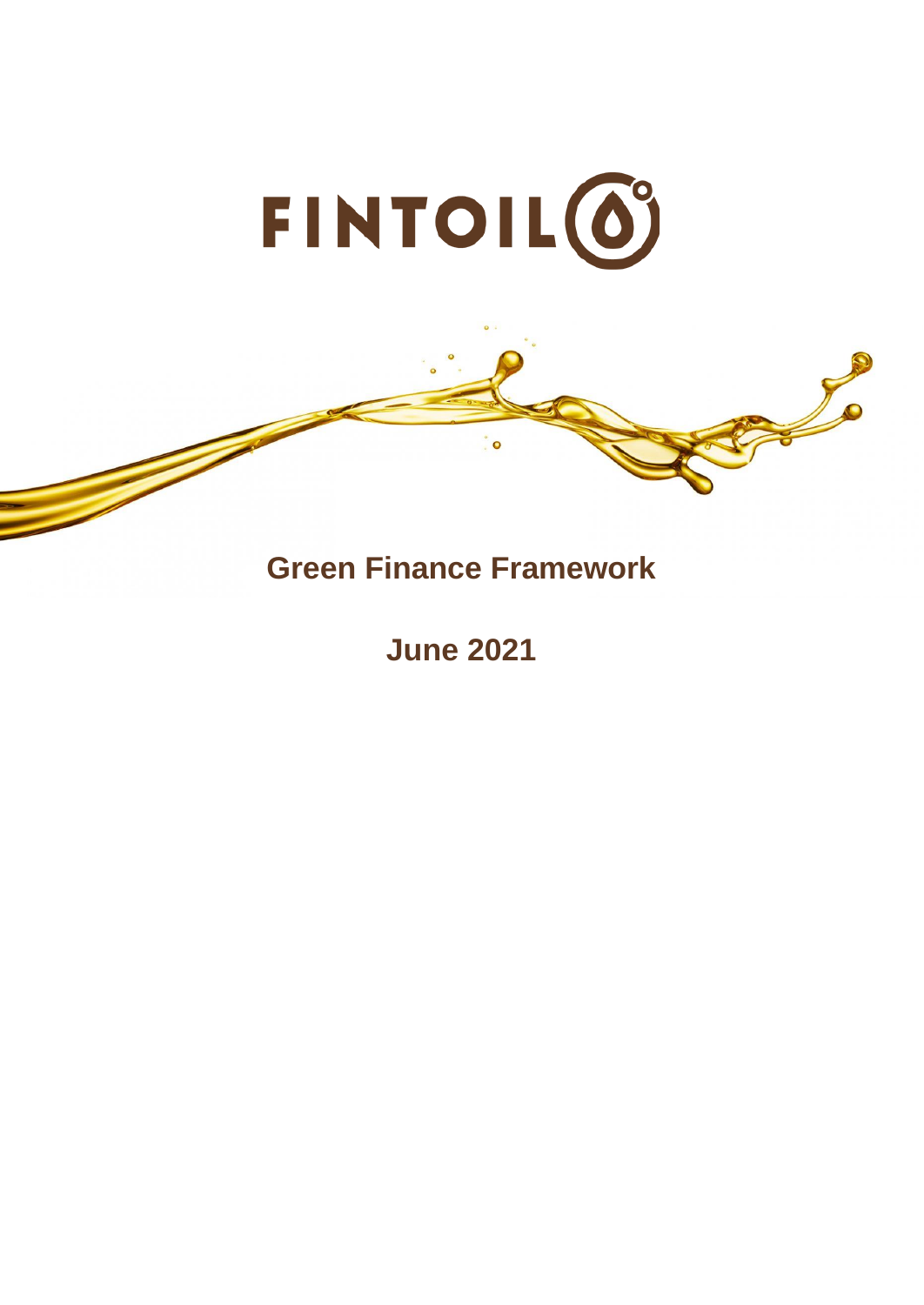

# **Table of Contents**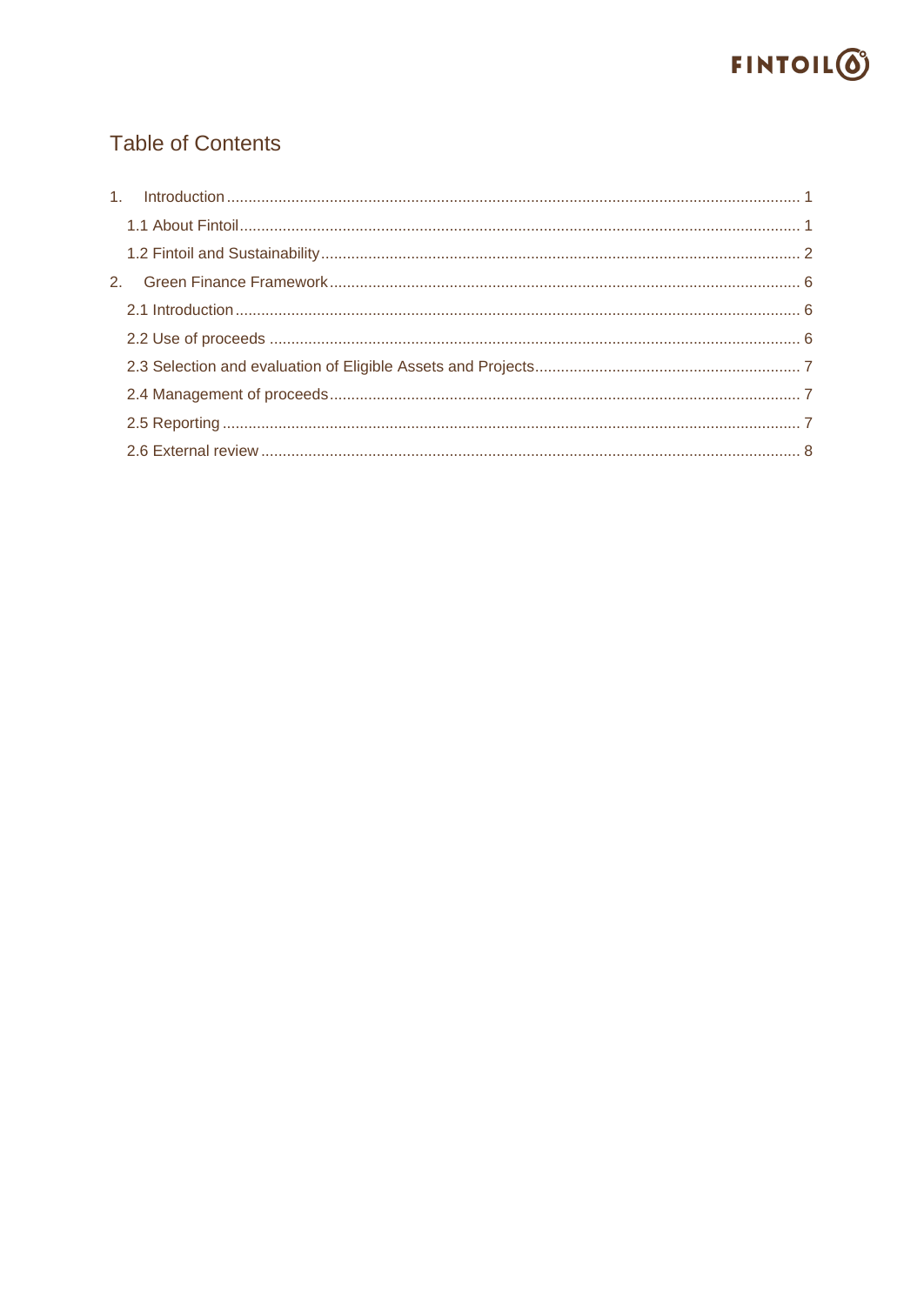

# <span id="page-2-0"></span>**1. Introduction**

## <span id="page-2-1"></span>**1.1 About Fintoil**

Established in 2017, Fintoil Ltd (Fintoil) is a refiner of certified Crude Tall Oil (CTO) which is used in the 2<sup>nd</sup> generation biofuel production and the chemicals, food and pharmaceuticals industries. In further detail, the refining process yields CTO derivatives which is enjoying growing demand as a key component in the production of, inter alia, renewable diesel, adhesives, paints, inks, paper sizing agents, cholesterol-reducing food ingredients and car tires. CTO derivatives such as Crude Fatty Acid (CFA) and Tall Oil Rosin (TOR) enable significant CO<sub>2</sub> reduction by replacing competing fossil alternatives.

The construction of Fintoil's biorefinery commenced in February 2021 and will start operations at the Hamina oil port in South-East Finland in 2022. Once the construction has been completed, we will be the world's fourth largest CTO refiner.

Fintoil's key personnel have decades of commercial and investment experience from the CTO industry. Furthermore Fintoil's founders and management have relevant and deep industry experience from the procurement and refining of CTO as well as greenfield investment and operational experience of a CTO refinery established in Rauma in 2002.



#### **1.1.1 The Hamina Refinery**

The construction of the Hamina refinery began in early 2021 in the Port of Hamina-Kotka, a chemicals port in Hamina, Finland. The Fintoil site covers over 50.000 square meters. The chemicals port has a huge container terminal and is already now specialized in the handling and storage of liquids. Special attention has been paid to traffic and transportation connections: Fintoil has access to an electrified rail connection, loading docks and spaces for ships to moor. The motorway also runs right next to the port.

The production process of the refinery is based on fractional distillation in which heat energy and negative pressure are used to distil the raw material to its constituents, separating the wanted fractions. The process was developed already in 1913 by the famous Finnish chemist Alfons Hellström in the

nearby Enso-Gutzeit plants in Kotka, a stone's throw away from Fintoil's refinery. In a sense, Alfons's legacy is now returning home.

The technologically advanced and energy-friendly production process is delivered by Neste Engineering Solutions. This cooperation with Neste gives Fintoil access to NEXPINUS™ technology which is tailored for the production of 2<sup>nd</sup> generation renewable biodiesel.

Two thirds of the production will be geared towards renewable fuels and the remaining third towards other sustainable, renewable products. In detail, it is estimated that of the CTO produced, roughly 60% is expected to be distributed to biofuels, 20% to sterols and 20% to other industries.



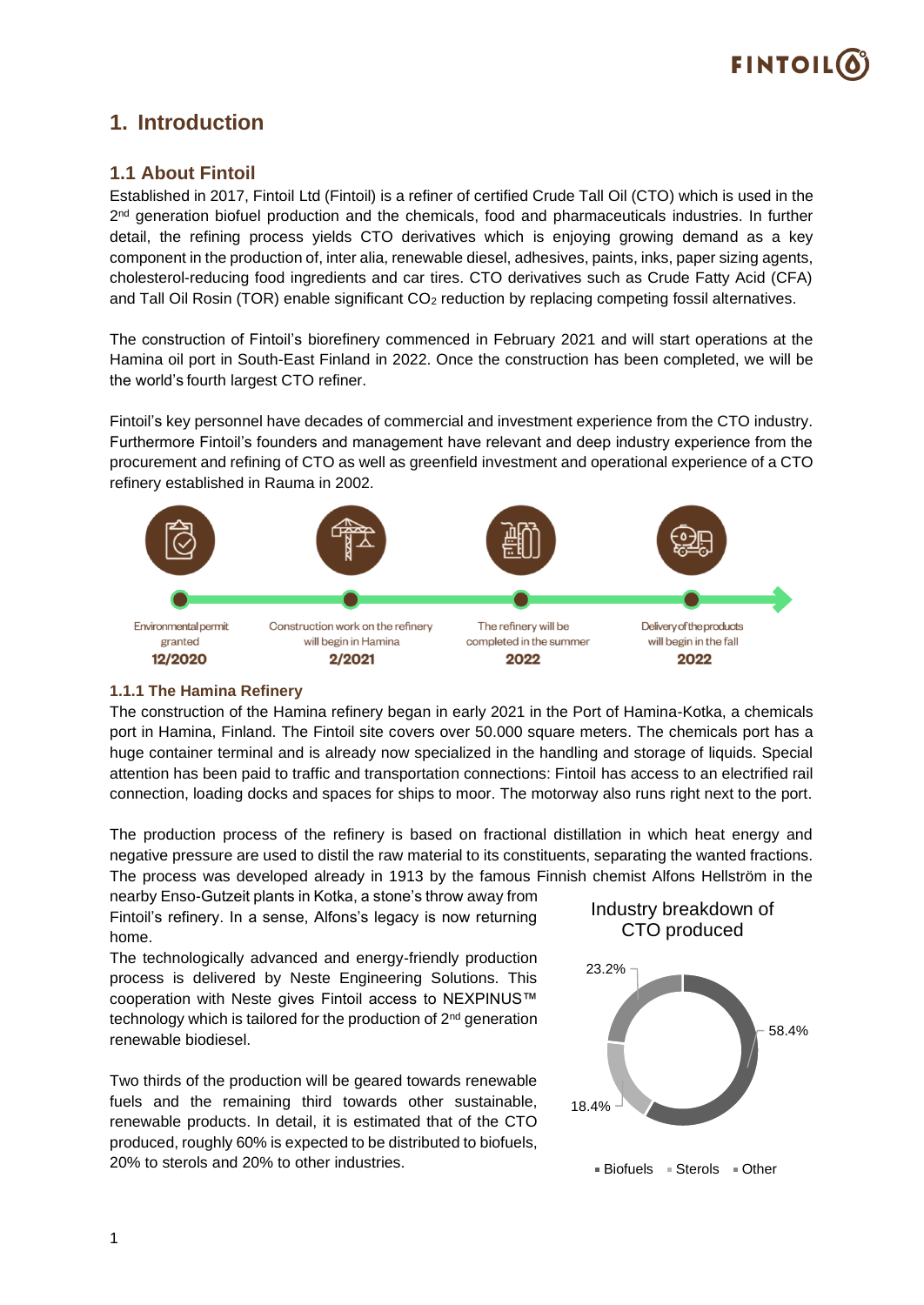

Our plant will start its operations in the summer of 2022 with a feed capacity of 200,000 tons of CTO. Fintoil will be the fourth largest CTO refiner with a global market share of 10%. In the future, the feed capacity can be increased.

## <span id="page-3-0"></span>**1.2 Fintoil and Sustainability**

Global warming has made it necessary for all nations to take joint steps in order to decrease the harmful human effects on the environment. Producing biofuels from a by-product from the pulp industry, which has previously been classified as waste, is responsible use of natural resources at its best. Fintoil refines raw materials for fuels, adhesives and binders, health and wellness products, as well as for the aromatic chemical industry – all this with a minimal carbon footprint. All this from a by-product previously classified as waste.

Our clients who create products like biofuels can cut their greenhouse gas emissions up to 90% compared to comparable fossil fuels. Furthermore, demand for renewable diesel is expected to grow strongly as it replaces the use of fossil diesel.

Our products are contributing to significant emission reductions while at the same time contributing to the Finnish Government's carbon neutrality targets once the expected production starts in the summer of 2022. As part of our commitment to sustainability, Fintoil commissioned the Finnish sustainable business consulting firm Gaia Consulting in 2020, to analyse the CO<sub>2</sub> profile of Fintoil's projected output. Gaia expects that the total annual  $CO<sub>2</sub>$  emissions from the projected annual production amounts to 20 000 tonnes annually. In regards to our carbon footprint, 60% is due to the use of natural gas in Fintoil's production process whilethe remaining 40% arises from transport emissions.

Fintoil is actively studying the technologies to replace natural gas in the production process. That said, Fintoil aims to be the first CTO refinery in the world having a carbon free production process in place by 2027.

#### **1.2.1 Sustainability in raw materials**

CTO, a by-product of wood pulp manufacturing, is a natural and sustainable raw material used in the production of numerous everyday products. Our raw material is considered as waste in the European Renewable Energy Directive (RED II) and thus as zero  $CO<sub>2</sub>$ . Our CTO suppliers are pulp mills which have certified supply chains (such as FSC, PEFC or SFI). The full transparency of our supply chain ensures that our raw materials can be traced to their original sources. Fintoil's new production plant is a model example of modern circular economy and resource-wise thinking towards fossil-free transportation.

#### The EU Renewable Energy Directive

The revised European Union directive on renewable energy took effect on 24 December 2018 setting new targets for renewable energy, energy efficiency and 2<sup>nd</sup> generation biofuels by 2030. The EU countries have 18 months to implement the directive in their legislation.

Based on the binding target, the renewable energy share of the EU's total primary energy consumption will be at least 32% by 2030. The share of renewable energy will be evaluated, and the target possibly increased, in 2023.

The revised renewable energy directive favours  $2^{nd}$  generation biofuel feedstocks including algae, biomass from industrial and municipal waste, straw, manure and sludge, other biomass and forest residues, lignin, tall oil pitch and tall oil. As part of the target setting, the share of the 2<sup>nd</sup> generation biofuels are to represent at least 14% of all transportation fuels by 2030. The 1st generation biofuels will no longer be classified as renewable energy after 2030 which will result in the discontinuation of the use of palm oil as a biofuel feedstock in the EU.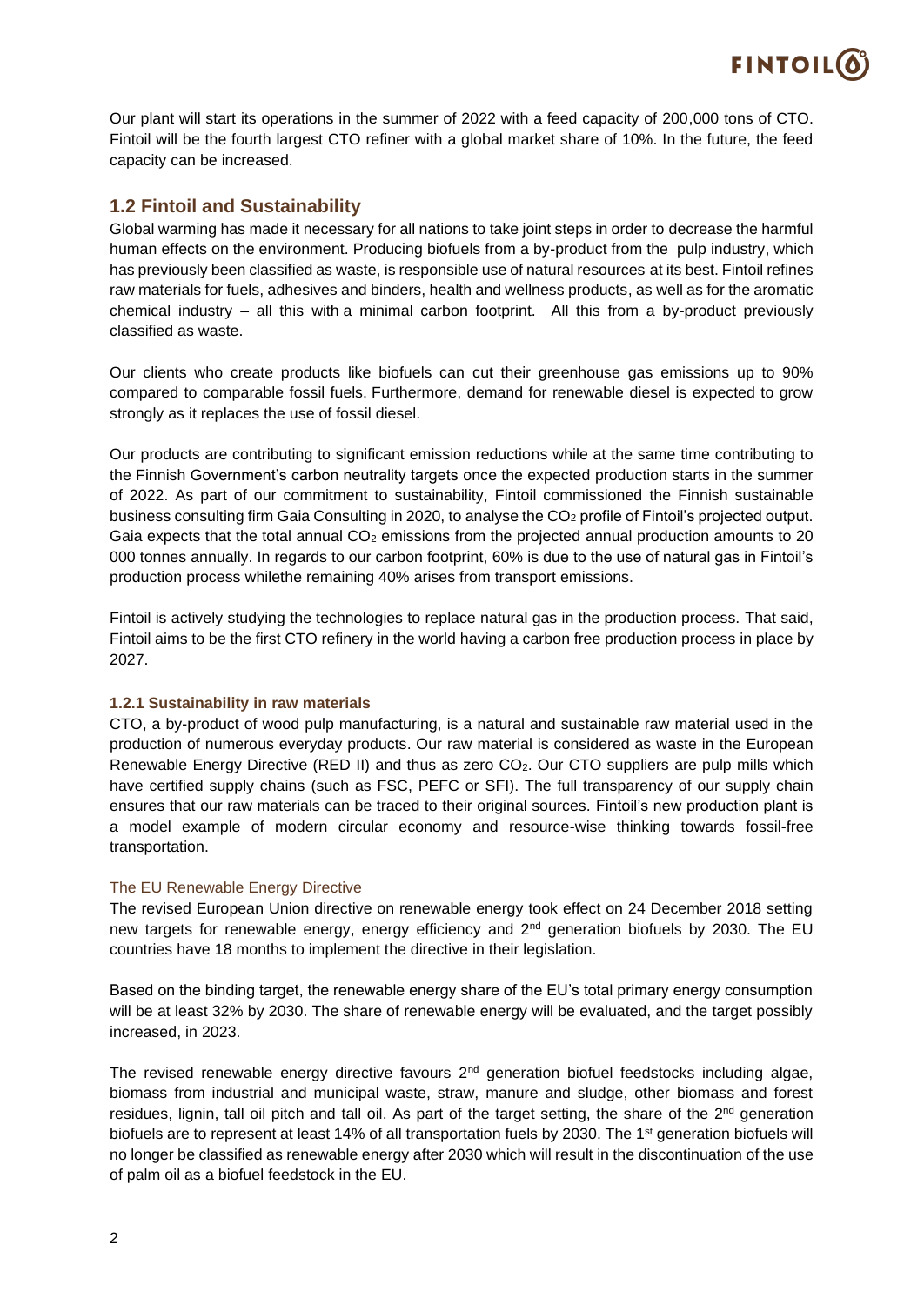

#### **1.2.2 Sustainability in logistics**

#### Location close to CTO suppliers

Up to 75% of Fintoil's CTO feedstock is expected to be sourced from Finland and Sweden or elsewhere from Northern Europe. Fintoil's proximity to its prospective raw material suppliers is a logistical competitive advantage as the average distance from a pulp mill to Fintoil is smaller compared to competitors in the Nordic region. Gaia has estimated that this enables annual  $CO<sub>2</sub>$  reduction of 400 tonnes annually in Nordic CTO procurement logistics relative to competitors.

Gaia's calculations were based on an assumption that 50% of CTO procurement was from Northern Europe by truck and 50% from North America by marine transport. North American imports were deemed to be the source of more than 70% of the transport emissions. Currently, Fintoil's sourcing plan projects more than 70% of CTO from Northern European suppliers which is estimated to further reduce transport-derived  $CO<sub>2</sub>$  emissions by 3,000 tonnes annually.

#### Inbound logistics

Fintoil's CTO storage tanks are located in the immediate vicinity of its refinery at the Hamina-Kotka port which eliminates the need for road or rail transport in overseas transactions. This, yet again, is an advantage particularly compared to refineries located inland and saves an estimated 40 tonnes of CO<sub>2</sub> emissions annually.

#### Outbound logistics

CTO and CTO derivatives tanks require heating. Fintoil uses excess process energy to heat the storage tanks.

#### **1.2.3 Sustainability in process**

#### Improved efficiency of refining process compared to traditional CTO distillation processes

The projected energy consumption at Fintoil's CTO refinery is 0.24 MWh per tonne of CTO feedstock. Compared to well-run CTO refineries, using the traditional cascading distillation process, the energy consumption is around 0.42 MWh per tonne of CTO feedstock, indicating that Fintoil's distillation process requires less energy. That said, compared to a traditional CTO distillery Fintoil's process is estimated to enable 40% less CO<sub>2</sub> emissions annually.

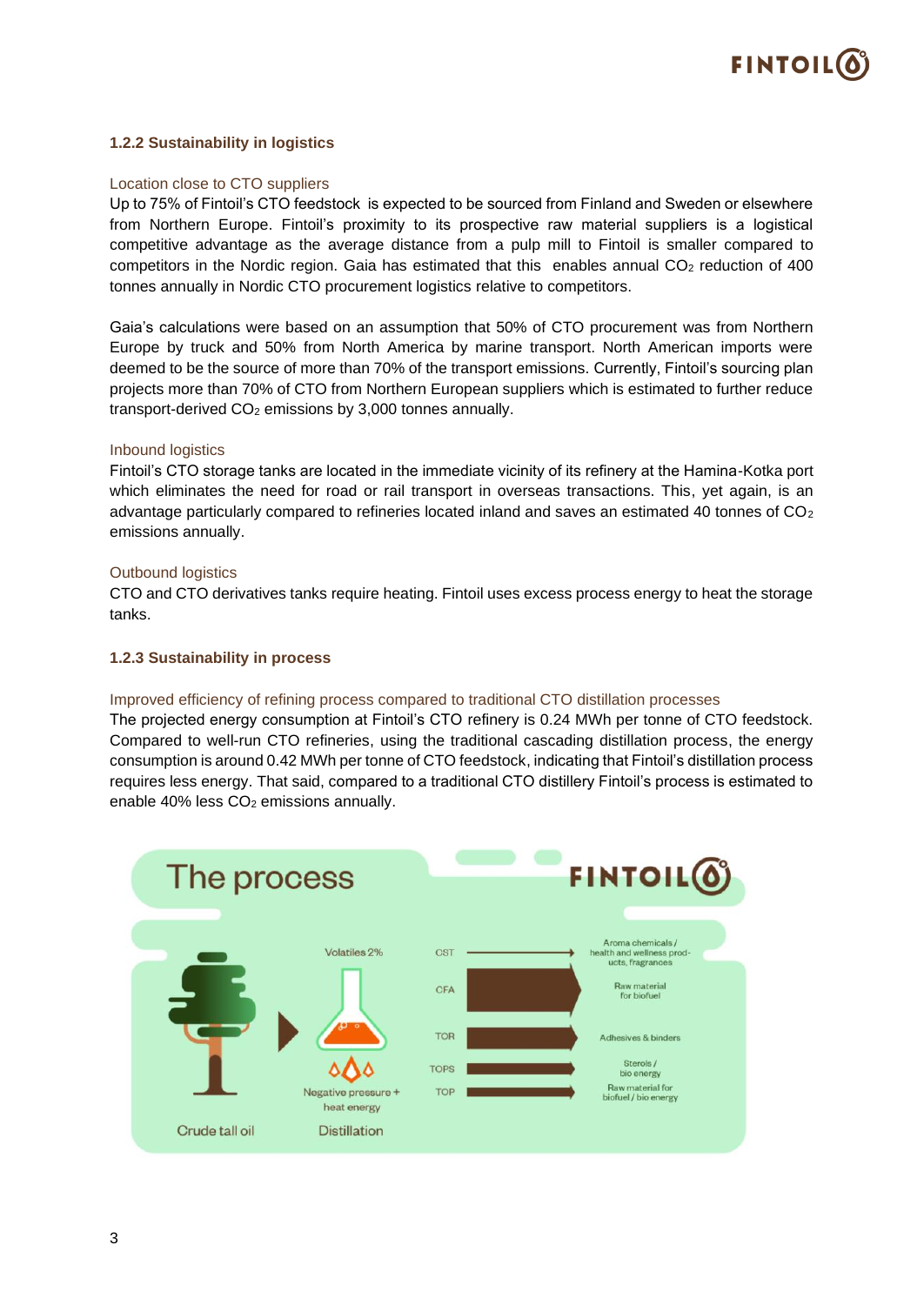

#### Lower CO<sub>2</sub> emissions due to the choice of process energy compared to traditional CTO distillation processes

Fintoil uses natural gas as process energy whereas comparable refineries traditionally use Heavy Fuel Oil (HFO). Fintoil is evaluating biogas as a potential source of process energy to replace natural gas as its availability and economic feasibility improves. Choosing natural gas as a process energy enables  $25\%$  of annual reductions of  $CO<sub>2</sub>$  emissions compared to HFO. In case biogas becomes a viable alternative, the CO<sub>2</sub> emissions reduction further increases to 90% annually.

#### Wind power cuts carbon footprint of electricity used in process

Fintoil intends to procure the electricity it needs as wind power. The  $CO<sub>2</sub>$  emission reduction of wind power is over 90% annually compared to the general electricity mix available in Finland.

Fintoil's process enables higher share of further refining and results in less CTO directed to combustion Due to the advanced design of Fintoil's distillation process only about 10% of CTO derivatives produced will be combusted as biofuel without further processing. At traditional CTO refineries this share is up to about 40%, mainly due to the higher share of Tall Oil Pitch (TOP) generated in the process. Therefore, Fintoil's process enables redirecting up to 30% of TOP combusted to biochemicals production annually.

#### **1.2.4 Sustainability in products**

CTO is a versatile mixture of compounds that can be refined to different fractions. The main end products of tall oil distillation are fatty acids and rosin. In addition to these, the process creates turpentine and pine pitch. Further processing of the Fintoil products create raw materials for various products and uses, such as biofuels, adhesives and binders, car tires, inks, health and wellness products, and fragrances.

#### Pine diesel

Fintoil produces Crude Fatty Acid (CFA), or Fintoil Pine Diesel, which covers approximately half of our total production. With further processing, our customers can turn the CFA into renewable diesel and Hydrotreated Vegetable Oil (HVO). HVO's chemical composition is better than the one of fossil diesels', making it safe to use in all kinds of diesel motors.

The use of 2<sup>nd</sup> generation biofuels is expected to increase more than 10% annually. Finland is a global pioneer and forerunner in manufacturing renewable diesel.

CFA is projected to be used as feedstock in the production of  $2<sup>nd</sup>$  generation renewable biodiesel which is estimated to reduce 80-90% of CO<sub>2</sub> emissions compared to fossil diesel. Furthermore, CFA feedstock is expected to be the key enabler of emission reductions enabled by  $2^{nd}$  generation renewable biodiesel using CFA as feedstock compared to fossil diesel. Based on Gaia's analysis, Fintoil's CFA as feedstock enables CO<sub>2</sub> reduction of 210,000-240,000 tonnes in biodiesel production annually.

#### Tall Oil Rosin

A third of Fintoil's production consists of Tall Oil Rosin. It is used especially in the production of glues, binders, printing inks, paints and coatings.

The market for Tall Oil Rosin is expected to grow annually, driven by industries such as car manufacturing, building, packing, furniture and shoe manufacturing.

#### Sterol-rich pitch

Tall oil pitch with high sterol content is presently the only feasible new source of sterols. This is due to the food industry moving away from the high-pressure steam distillation of plant-based sterols because of the trans-fats generated in the process.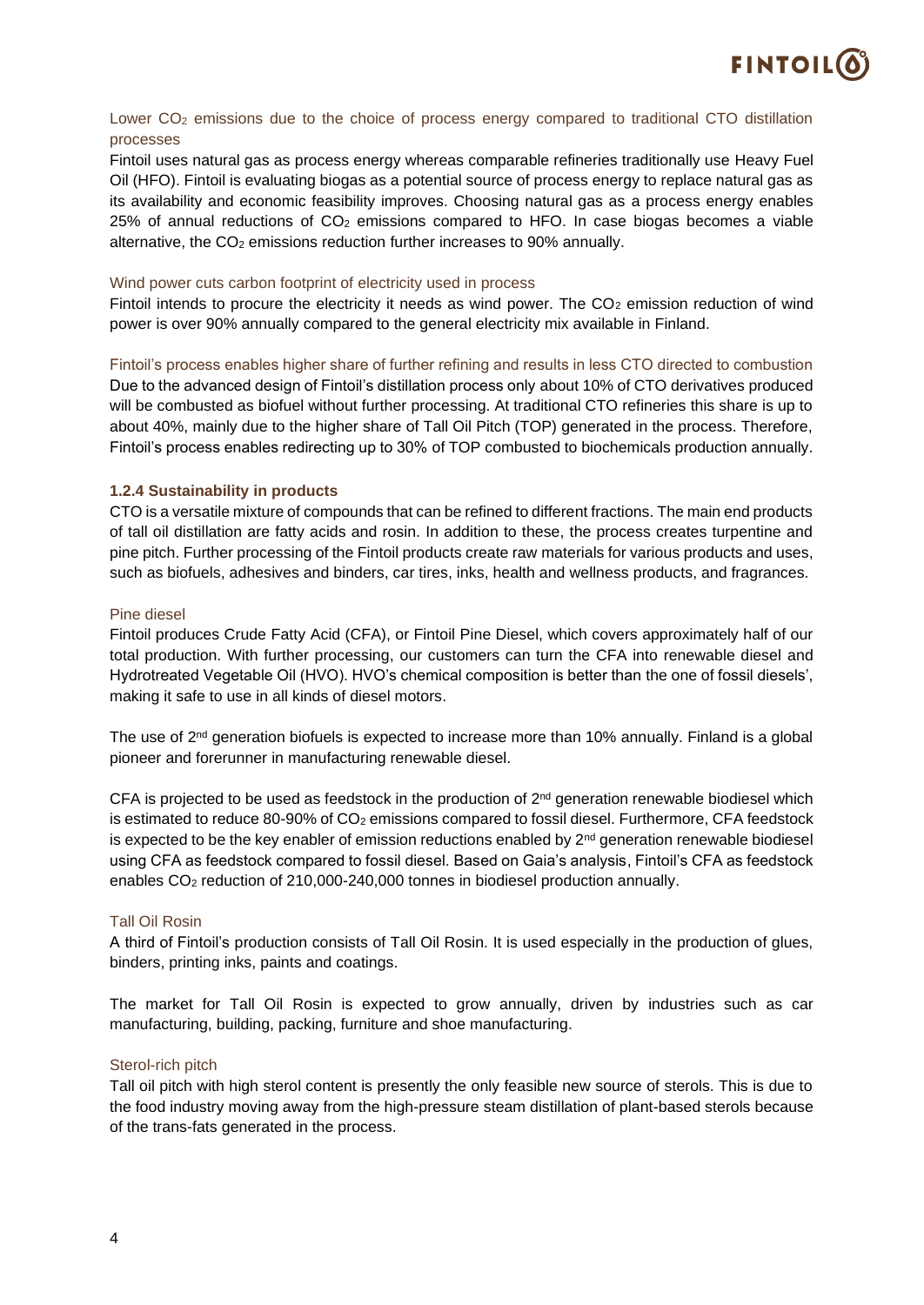

Sterols are used in functional foods, dietary supplements, cosmetics and in the pharmaceutical industry. In pharmaceuticals the sterols are a versatile raw material. Tall oil pitch contains a multitude of valuable and useful chemicals.

The market for sterols is estimated to grow rapidly in the coming years, with tall oil sterols leading the growth.

#### Pitch

Approximately 100,000 tons of Tall Oil Pitch is annually produced in Finland as a by-product of the tall oil industry. It is a great alternative to fossil energy, and it is widely used as an energy source in different industries.

Pitch is also used to produce  $2<sup>nd</sup>$  generation renewable biodiesel. Finland has a long history of manufacturing and distributing tall oil-based road fuels.

#### **Turpentine**

The most important end users of raw pine turpentine (Crude Sulphate Turpentine, CST) are cosmetics, food and beverage industries. It is used in the production of aromatic chemicals which are used to create the desired aroma or taste for a product.

Turpentine can also be used as a raw material for aromatic compounds. For example, many of the everyday cleaning products in your house carry an aroma originating from pine turpentine.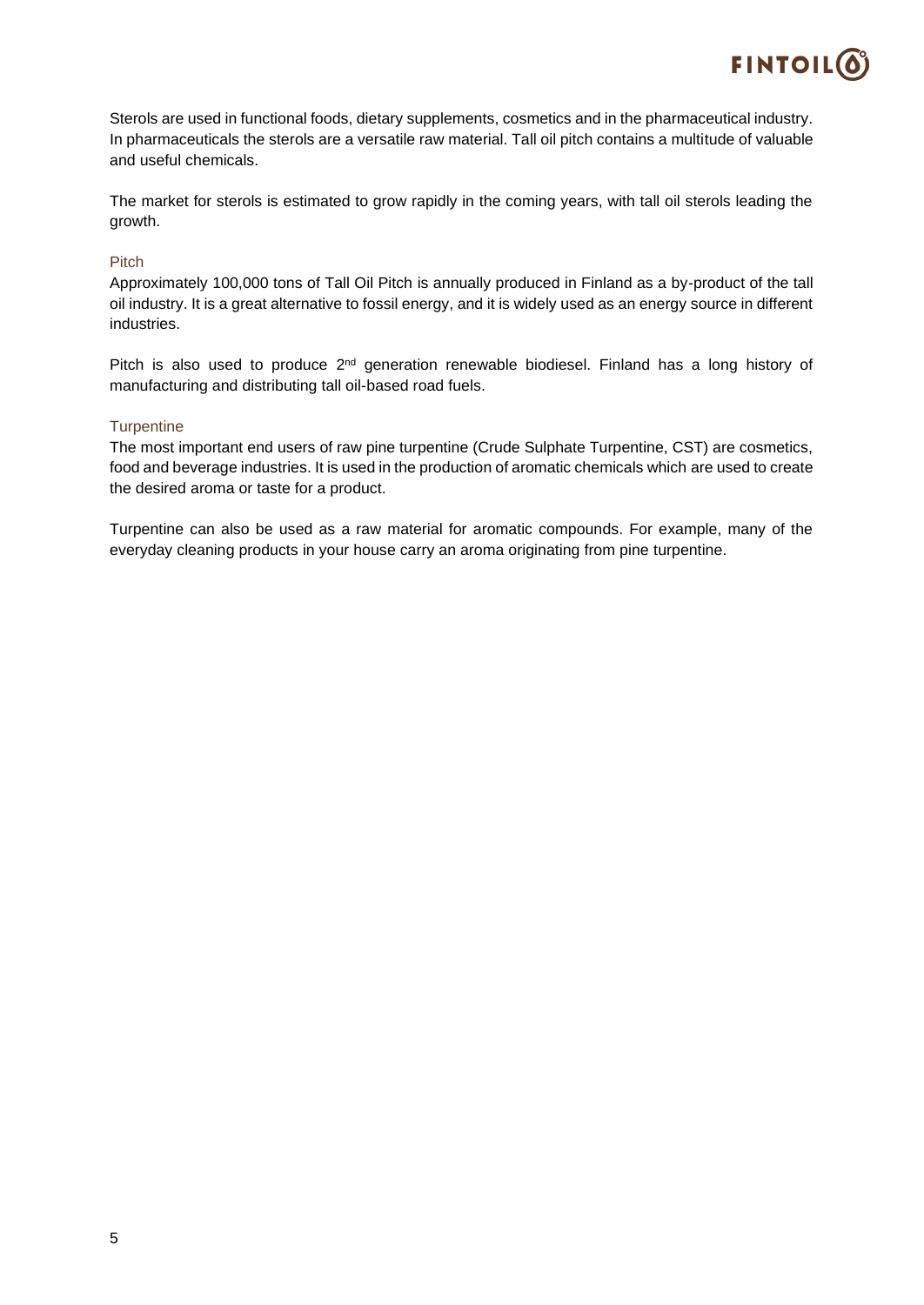# **FINTOIL**

# <span id="page-7-0"></span>**2. Green Finance Framework**

# <span id="page-7-1"></span>**2.1 Introduction**

This Green Finance Framework is aligned with the Green Bond Principles published by the International Capital Markets Association ("ICMA") in 2018 and the Green Loan Principles published by the Loan Market Association ("LMA") Asia Pacific Loan Market Association ("APLMA") and the Loan Syndications and Trading Association ("LSTA") respectively in 2021. This Framework allows Fintoil to issue Green Financing Instruments including not only Green Bonds but also Green Loans and other types of debt instruments which are used to finance Green Eligible Projects.

## <span id="page-7-2"></span>**2.2 Use of proceeds**

An amount equal to the net proceeds of the Green Debt issued by Fintoil will be used to finance or refinance Eligible Assets and Projects that have been evaluated and selected by Fintoil in accordance with this Green Finance Framework. Refinancing of eligible operating expenditures will have a look-back period of no longer than 3 years from the time of issuance, to the extent relevant. Green assets shall qualify without a specific look-back period provided that at the time of issuance they follow the eligibility criteria listed below.

Fintoil is fully committed to transparency and best market practices. Green Debt will not be used to (re- )finance investments that utilise fossil-based raw materials or that are associated with environmentally negative resource extraction.

Fintoil has a clear stand against any actions that would cause deforestation. We are committed to preventing deforestation in our own supply chains and require the same from all our raw material suppliers. Fintoil will only purchase CTO raw material from pulp producers who have either an FSC or PEFC certificate for their supply chain.

#### **2.2.1 Eligible Assets and Projects**

Eligible Assets and Projects include assets and expenditures with the objective to contribute to a transition towards a low-carbon economy. Furthermore, Green Eligible Assets and Projects include expenditures for the following eligible categories which have the objective to mitigate climate change globally with our sustainable solutions in place.

#### Eco-efficient and circular economy adapted products

Fintoil's products are contributing to significant emission reductions while at the same time contributing to the Finnish Government's carbon neutrality targets. Fintoil aims to reduce its customer bases greenhouse gas emissions by at least 220,000 tons CO<sub>2</sub> annually in its CFA production alone. Proceeds will be used to finance the development, operations, maintenance and expansion of renewable and circular solutions to reduce greenhouse gas emissions. The environmental objectives targeted with proceeds allocated relate to the reduction of the carbon emissions by the expansion and development of Fintoil's sustainable product line which provide an alternative to conventional fossil fuels based alternatives.

#### *Investments in Renewable and Circular solutions*

Eligible Assets and Projects include, but are not limited to, investments in the Hamina refinery specialised in the production of CTO and derivatives which may be further processed as raw materials for the  $2^{nd}$  generation biofuel production alongside the chemicals, food and pharmaceuticals industries.

Fintoil strives for a good dialogue with the local community and other stakeholders. The company refrains from projects that could be questionable from a social or governance point of view. For example,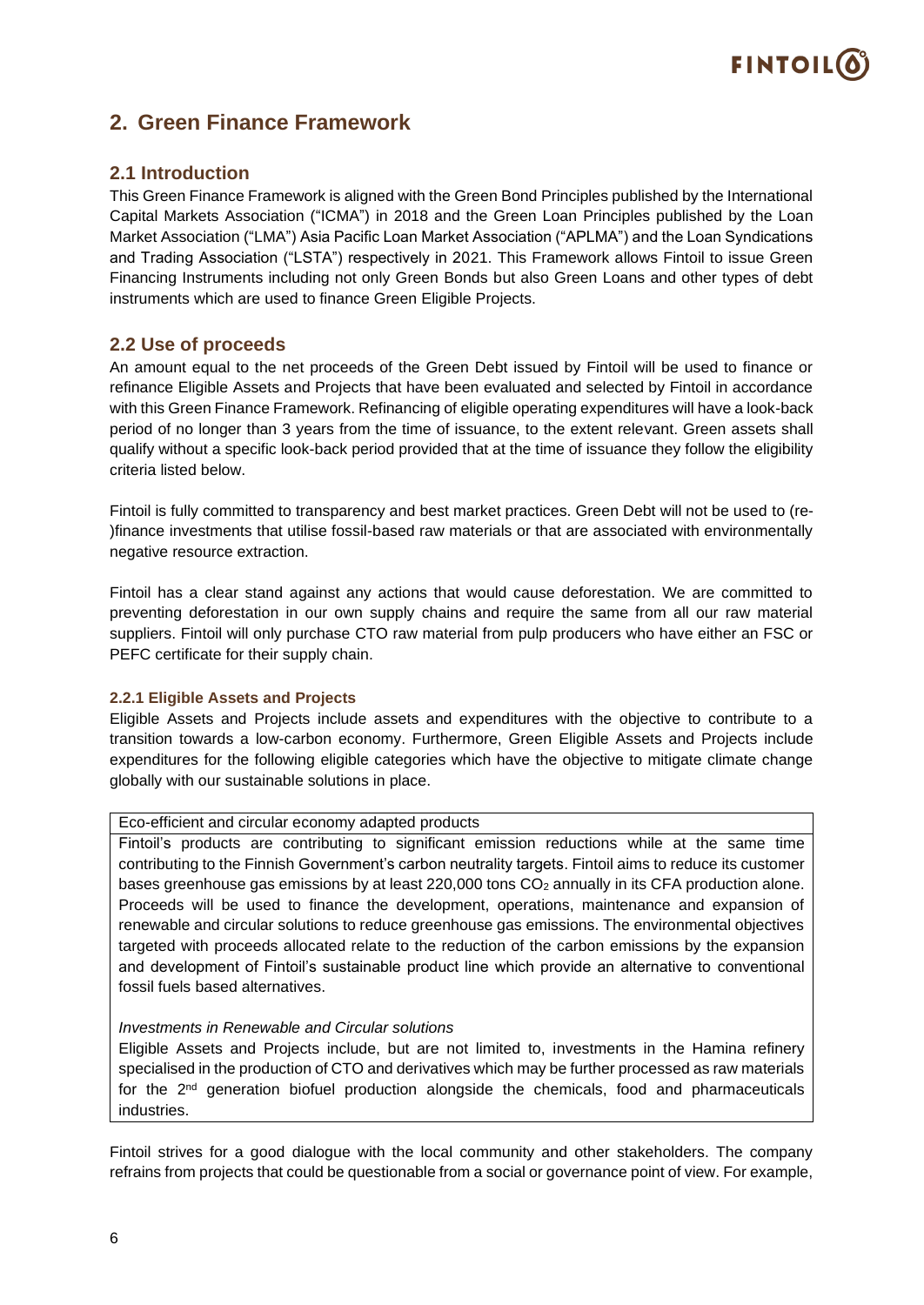

possible opposition from the local community will be taken into account in the investment decision and attention will be paid to the contractual counterparties' (including raw material suppliers) good reputation and commitment to ESG practises.

# <span id="page-8-0"></span>**2.3 Selection and evaluation of Eligible Assets and Projects**

Fintoil has designed and implemented a process to ensure that only projects aligned with the criteria set out above will be selected as Eligible Assets and Projects for its Green Debt issuance. To oversee this, a Green Finance Committee ("GFC") has been established with the CEO, CFO and EHQS manager. The GFC makes decisions in consensus and the decisions made by the GFC will be documented and filed.

The GFC will meet at least on an annual basis.

The Green Finance Committee follows the below process when selecting and evaluating projects for the Eligible Assets and Projects.

- 1. Fintoil evaluates eligibility of proposals according to the eligibility criteria specified in the above table and removes assets and projects that do not meet the criteria.
- 2. Fintoil's Treasury verifies eligibility and presents the potential Green Assets and Projects to the Green Finance Committee for final approval.
- 3. Final investment decisions are always made by the board of directors.

### <span id="page-8-1"></span>**2.4 Management of proceeds**

Fintoil will establish a Green Debt Register in relation to Green Debt issued by Fintoil for the purpose of monitoring the Eligible Assets and Projects and the allocation of the net proceeds from Green Debt to Eligible Assets and Projects.

Fintoil will over the duration of the outstanding Green Debt build up and maintain an aggregate amount of Asset and Projects in the Green Debt Register that is at least equal to the aggregate net proceeds of all outstanding Fintoil Green Debt.

There may be periods when the total outstanding net proceeds of Green Debt exceed the value of the Eligible Assets and Projects in the Green Debt Register. Any such portion will be held in accordance with Fintoil's normal liquidity management policy.

The Green Debt Register will form the basis for the impact and allocation reporting.

### <span id="page-8-2"></span>**2.5 Reporting**

Fintoil will annually publish a publicly available report on the allocation and impact of Green Bonds issued under this Green Finance Framework. Where relevant, Fintoil will seek to align the reporting with the latest standards and practices as identified by ICMA and the guidelines in the Nordic Public Sector Issuer's Position Paper on Green Bond Impact Reporting. The impact report will, to the extent feasible, also include a section methodology, baselines and assumptions used in impact calculations.

#### **2.5.1 Allocation Report**

The allocation report will, to the extent feasible, include the following components:

- A list of all Eligible Assets and Projects funded including amounts allocated
- Descriptions of selected Eligible Assets and Projects financed
- Amounts invested in each category as defined in the Use of Proceeds section and the relative share of new financing versus refinancing